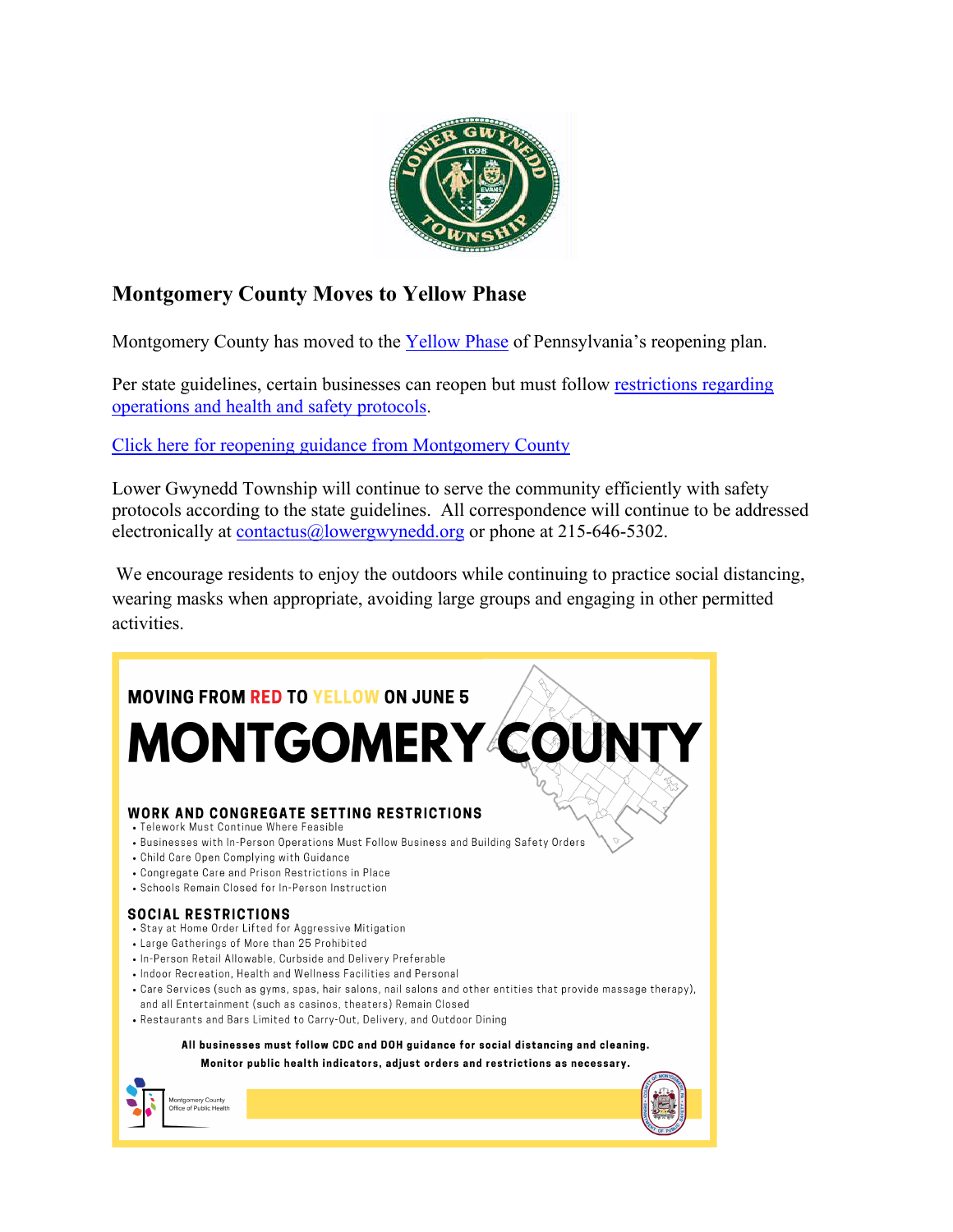# **COVID-19 BUSINESS GUIDANCE**

# **YELLOW PHASE**



pa.gov/covid-19

## **Camp And Concerts Cancelled Due To COVID-19**

The Township has made the difficult decision to cancel Summer Camp at Penllyn Woods and the Summer Concert Series at Oxford Park because of COVID-19. Please contact the Parks and Recreation Department at 215-646-5302 with any questions.